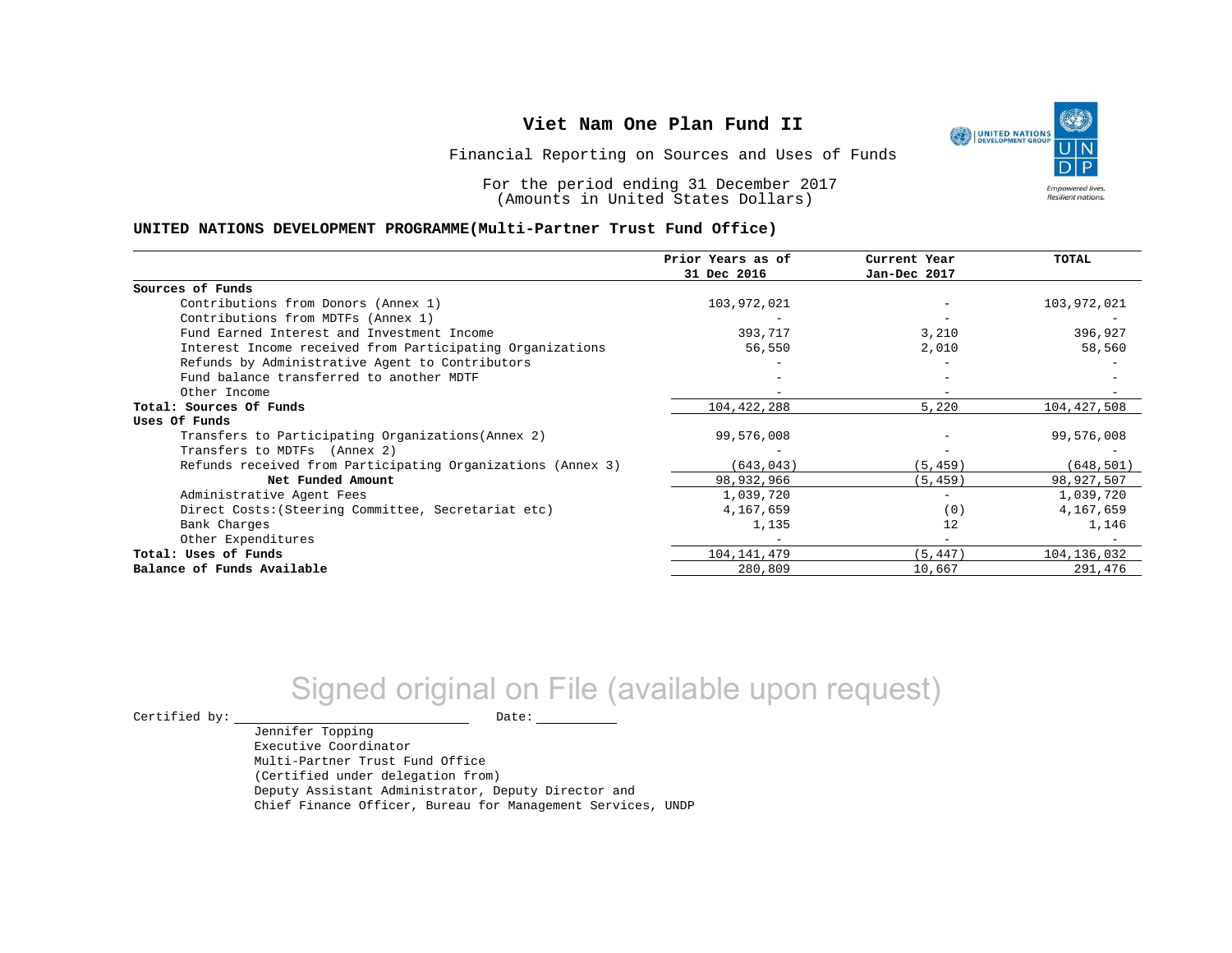

Financial Reporting on Sources and Uses of Funds

For the period ending 31 December 2017 (Amounts in United States Dollars)

### **UNITED NATIONS DEVELOPMENT PROGRAMME(Multi-Partner Trust Fund Office)**

#### **Annex - 1: Contributions**

|                                | Prior Years as of | Current Year | TOTAL       |
|--------------------------------|-------------------|--------------|-------------|
|                                | 31 Dec 2016       | Jan-Dec 2017 |             |
| From Contributors              |                   |              |             |
| Australian Agency for Int'l De | 6,090,180         |              | 6,090,180   |
| CANADIAN INTERNATIONAL DEVELOP | 1,589,398         |              | 1,589,398   |
| DEPARTMENT FOR INT'L DEVELOPME | 11,456,412        |              | 11,456,412  |
| Delivering Results Together    | 3,680,000         |              | 3,680,000   |
| Expanded DaO Funding Window    | 20,354,000        |              | 20,354,000  |
| GOVERNMENT OF BELGIUM          | 3,899,700         |              | 3,899,700   |
| GOVERNMENT OF FINLAND          | 7,832,085         |              | 7,832,085   |
| GOVERNMENT OF FRANCE           | 18,971            |              | 18,971      |
| GOVERNMENT OF LUXEMBOURG       | 4,898,204         |              | 4,898,204   |
| GOVERNMENT OF NETHERLANDS      | 4,131,028         |              | 4,131,028   |
| GOVERNMENT OF NEW ZEALAND      | 3,106,882         |              | 3,106,882   |
| GOVERNMENT OF NORWAY           | 11,735,293        |              | 11,735,293  |
| GOVERNMENT OF SPAIN            | 8,075,885         |              | 8,075,885   |
| IRISH AID                      | 11,742,611        |              | 11,742,611  |
| SWEDISH INT'L DEVELOPMENT COOP | 1,269,500         |              | 1,269,500   |
| SWISS AGY FOR DEVELOPMENT & CO | 4,091,872         |              | 4,091,872   |
| Total: Contributions           | 103,972,021       |              | 103,972,021 |

Signed original on File (available upon request)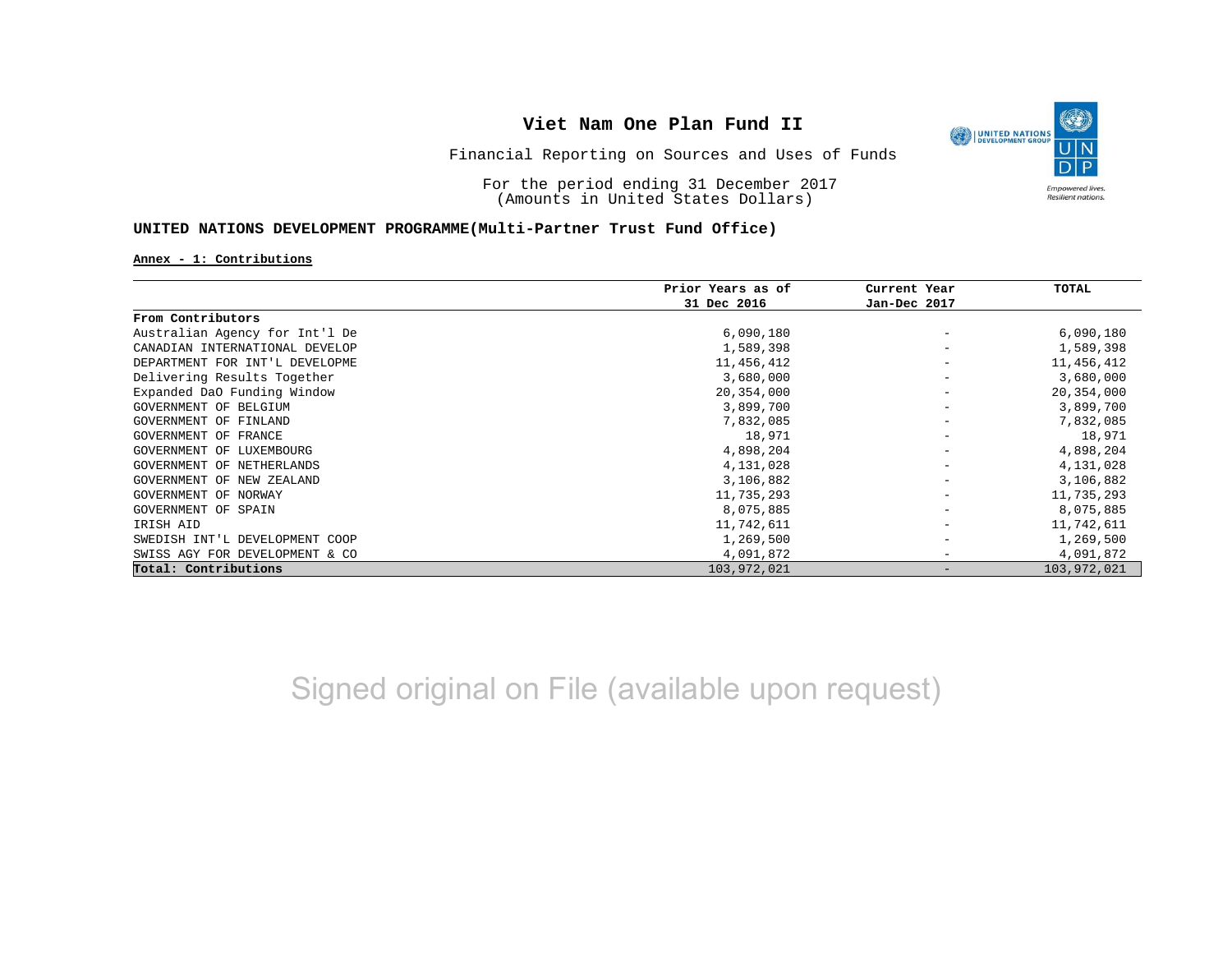

Financial Reporting on Sources and Uses of Funds

For the period ending 31 December 2017 (Amounts in United States Dollars)

### **UNITED NATIONS DEVELOPMENT PROGRAMME(Multi-Partner Trust Fund Office)**

**Annex - 2: Transfers**

|                                | Prior Years as of | Current Year             | TOTAL         |
|--------------------------------|-------------------|--------------------------|---------------|
|                                | 31 Dec 2016       | Jan-Dec 2017             |               |
| To Participating Organizations |                   |                          |               |
| FAO                            | 5,395,965         | $\qquad \qquad -$        | 5,395,965     |
| ILO                            | 6,617,991         | $\overline{\phantom{m}}$ | 6,617,991     |
| IOM                            | 401,964           | $\overline{\phantom{m}}$ | 401,964       |
| UNAIDS                         | 1,833,295         | $\qquad \qquad -$        | 1,833,295     |
| UNCTAD                         | 61,950            | $\qquad \qquad -$        | 61,950        |
| UNDP                           | 23, 715, 352      | 4,167,659                | 27,883,011    |
| UNDP (UNV)                     | 434,943           | $\overline{\phantom{a}}$ | 434,943       |
| UNEP                           | 84,500            | $\overline{\phantom{m}}$ | 84,500        |
| UNESCO                         | 3,611,271         | $\overline{\phantom{m}}$ | 3,611,271     |
| UNFPA                          | 7,216,950         | $\overline{\phantom{m}}$ | 7,216,950     |
| UNHABITAT                      | 2,026,699         | $\overline{\phantom{a}}$ | 2,026,699     |
| UNICEF                         | 24,517,788        | $\overline{\phantom{a}}$ | 24, 517, 788  |
| UNIDO                          | 4,579,722         | $\overline{\phantom{a}}$ | 4,579,722     |
| UNODC                          | 4,589,516         | $\overline{\phantom{m}}$ | 4,589,516     |
| <b>UNWOMEN</b>                 | 2,781,825         | $\overline{\phantom{a}}$ | 2,781,825     |
| WHO                            | 11,706,279        | $\overline{\phantom{a}}$ | 11,706,279    |
| Total Transfers                | 99,576,008        | 4,167,659                | 103, 743, 667 |

Signed original on File (available upon request)